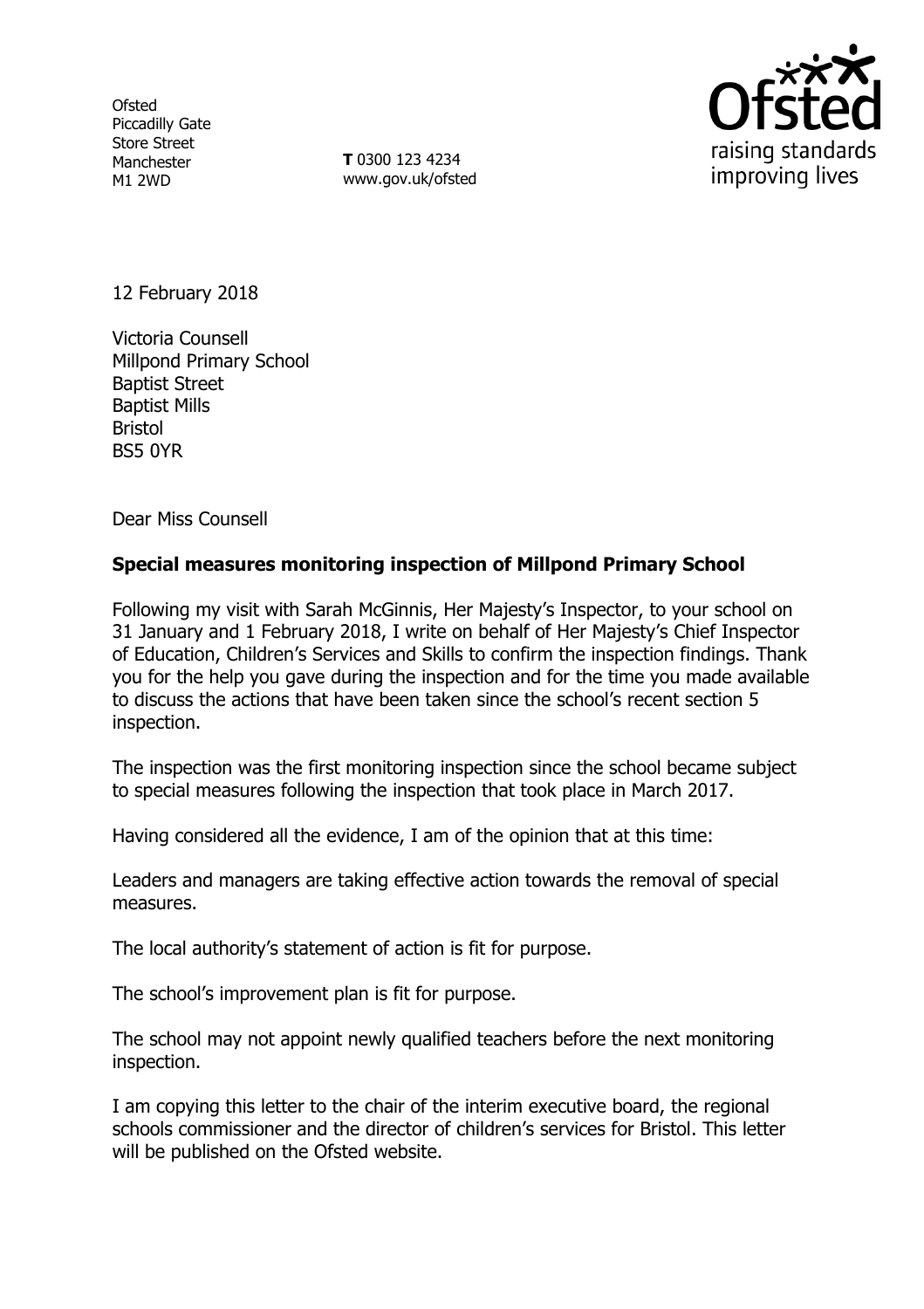

Yours sincerely

Steve Smith

**Her Majesty's Inspector**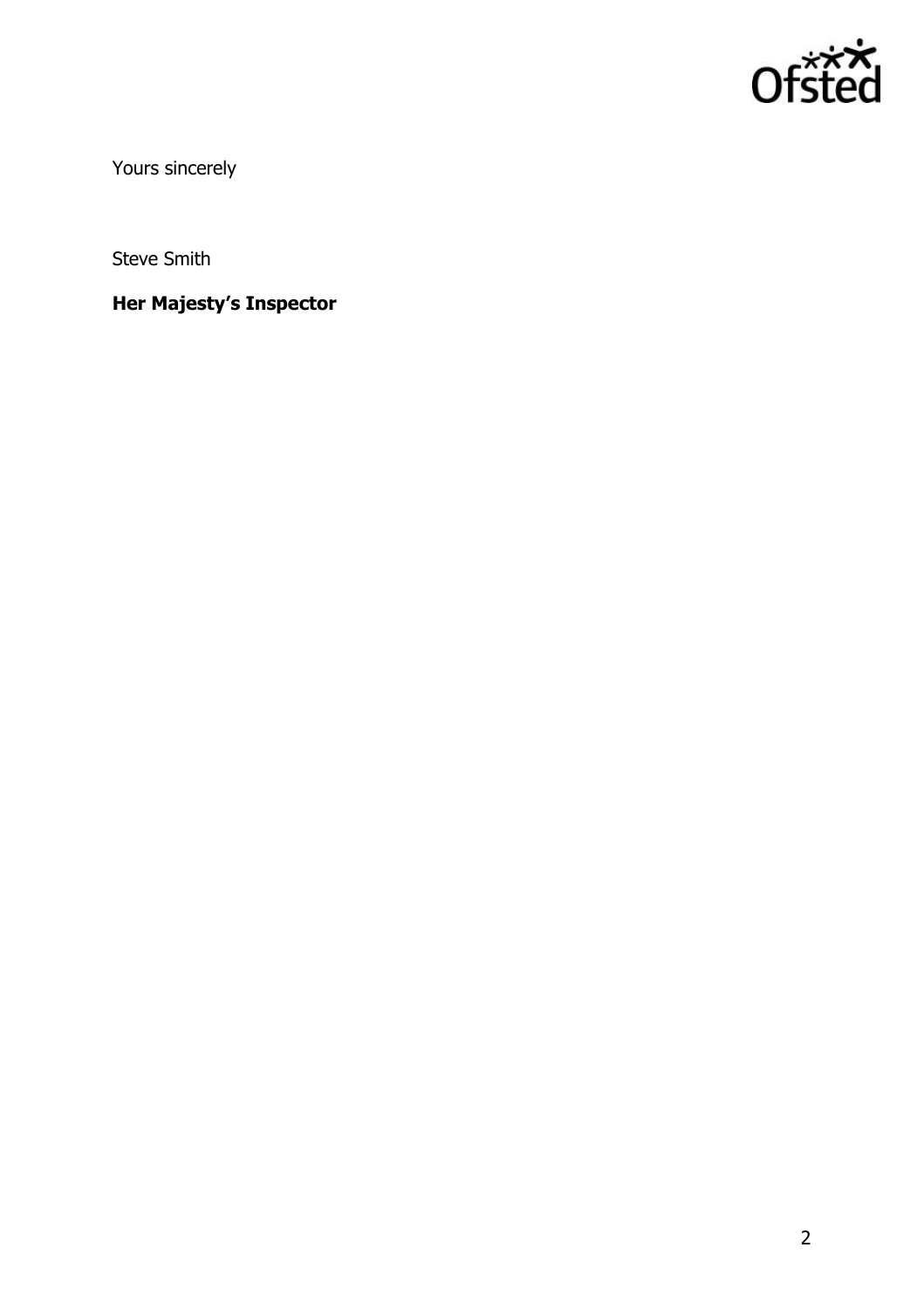

#### **Annex**

## **The areas for improvement identified during the inspection that took place in March 2017**

- Improve the effectiveness of leadership and management by:
	- securing leadership capacity in the school so that leadership is not reliant on external support
	- equipping leaders to take effective action to eliminate inadequate teaching
	- establishing clear systems to check on the progress of groups of pupils so that whole-school effectiveness can be measured accurately
	- ensuring that governors receive accurate and detailed information that enables them to hold the school to account
	- ensuring that governors know the impact that teaching has on pupils' progress, and check more rigorously on the performance of specific groups of pupils, including those who are disadvantaged, the most able and those who have special educational needs (SEN) and/or disabilities
	- insisting that teachers' assessment is accurate and that they use it to plan work to meet the needs of pupils
	- insisting that expectations of teaching staff are consistently high and the requirements of the national curriculum are fully met.
- **IMPROVE the quality of teaching, learning and assessment urgently by ensuring that** teachers:
	- take sufficient responsibility for the learning and progress of groups of pupils, including disadvantaged pupils, the most able and those who have SEN and/or disabilities, so that their progress is consistently good
	- have consistently high expectations of what all groups of pupils can achieve
	- set work that challenges pupils and deepens their understanding so that middleattaining pupils and the most able make good progress.
- Improve the personal development, behaviour and welfare of pupils by:
	- ensuring that rates of attendance improve for all groups of pupils
	- rapidly improving the attendance of pupils who are persistently absent
	- teaching pupils to take responsibility for their learning and how they behave, so that persistent low-level disruption in lessons is eradicated and exclusion rates fall.

An external review of governance should be undertaken in order to assess how this aspect of leadership and management may be improved.

An external review of the school's use of pupil premium should be undertaken in order to assess how this aspect of leadership and managment may be improved.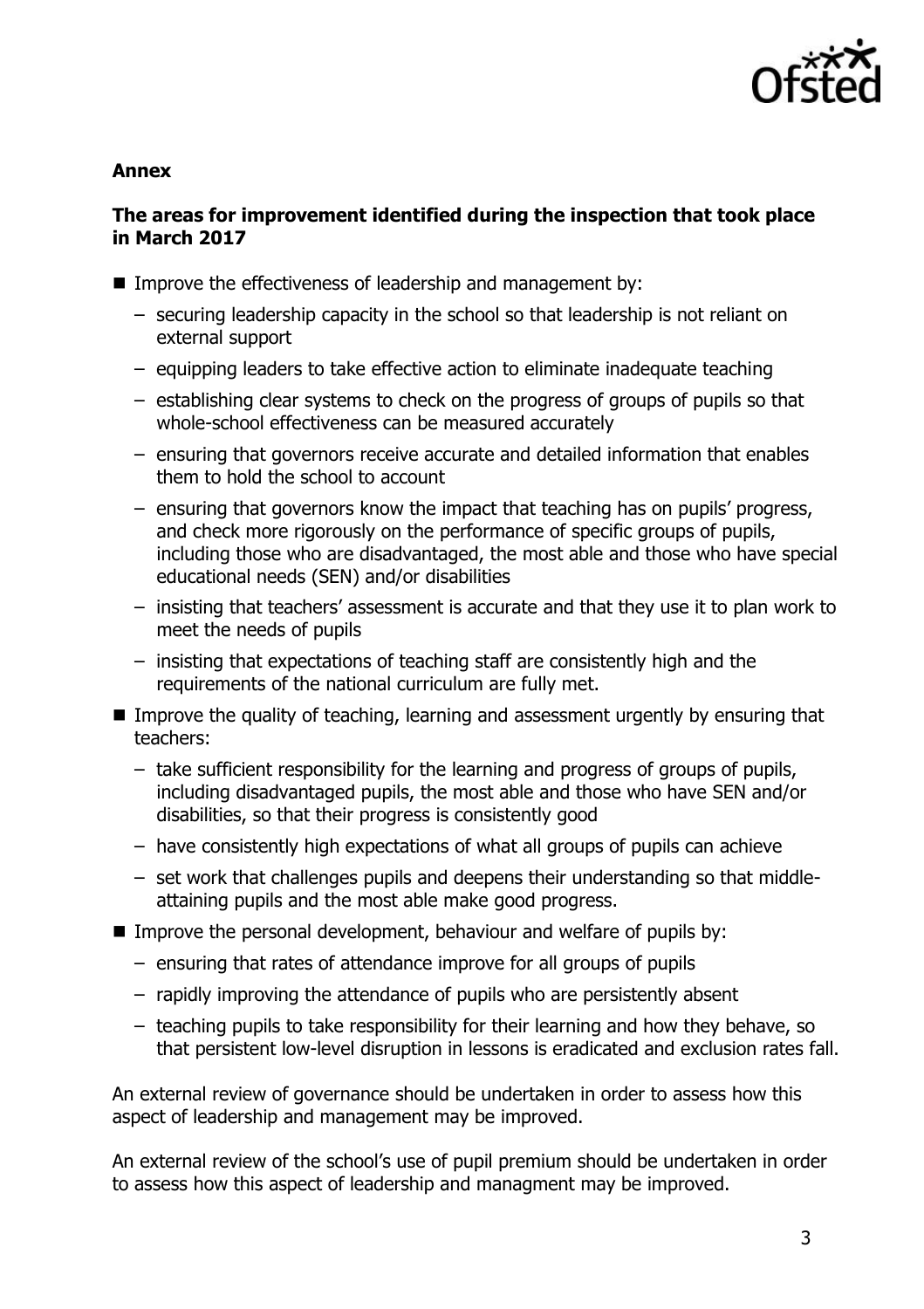

## **Report on the first monitoring inspection on 31 January 2018 to 1 February 2018**

## **Evidence**

Inspectors jointly observed learning with senior leaders, scrutinised documents and met with senior leaders, the special educational needs coordinator (SENCo) and groups of pupils. Inspectors held meetings with the chair of the interim executive board, a representative from the local authority and representatives from a multiacademy trust which has expressed interest in sponsoring the school. Inspectors also scrutinised pupils' work.

# **Context**

At the time of the previous inspection, the interim headteacher had only been in post for a short time. She left the school at the end of September 2017. The current interim headteacher and deputy headteacher took up posts in October 2017. Both leaders are employed by the Cabot Learning Federation. Three teachers left the school in December 2017. Another two teachers are on long-term sick leave. One teacher is on maternity leave and another is due to start maternity leave soon.

The governing body disbanded in December 2017 and was replaced by an interim executive board as the school awaits sponsorship by an appropriate multi-academy trust.

## **The effectiveness of leadership and management**

You and the acting deputy headteacher are committed and purposeful in your work. In the short time you have both been in post, you have set about building on improvements implemented by the previous interim headteacher. Consequently, systems and procedures that are new since the previous inspection are now in place. These systems have improved safeguarding and pupils' behaviour, raised expectations of what pupils can achieve and introduced greater consistency across the work of staff.

Leaders are succeeding in eradicating the weakest teaching and improving the practice of staff. However, their efforts have been hindered by a high level of staff turnover, which has weakened the impact of staff training and professional development. Leaders have been building on 'shifting sands', which, through no fault of their own, has made it difficult to establish changes to teachers' practice. As a result, although progress has been made, improvement has not been as rapid as leaders would have hoped. More positively, however, you tell me that staffing is now more settled for the rest of the academic year. In light of these findings, I would expect to see evidence of accelerated progress during further monitoring visits to the school.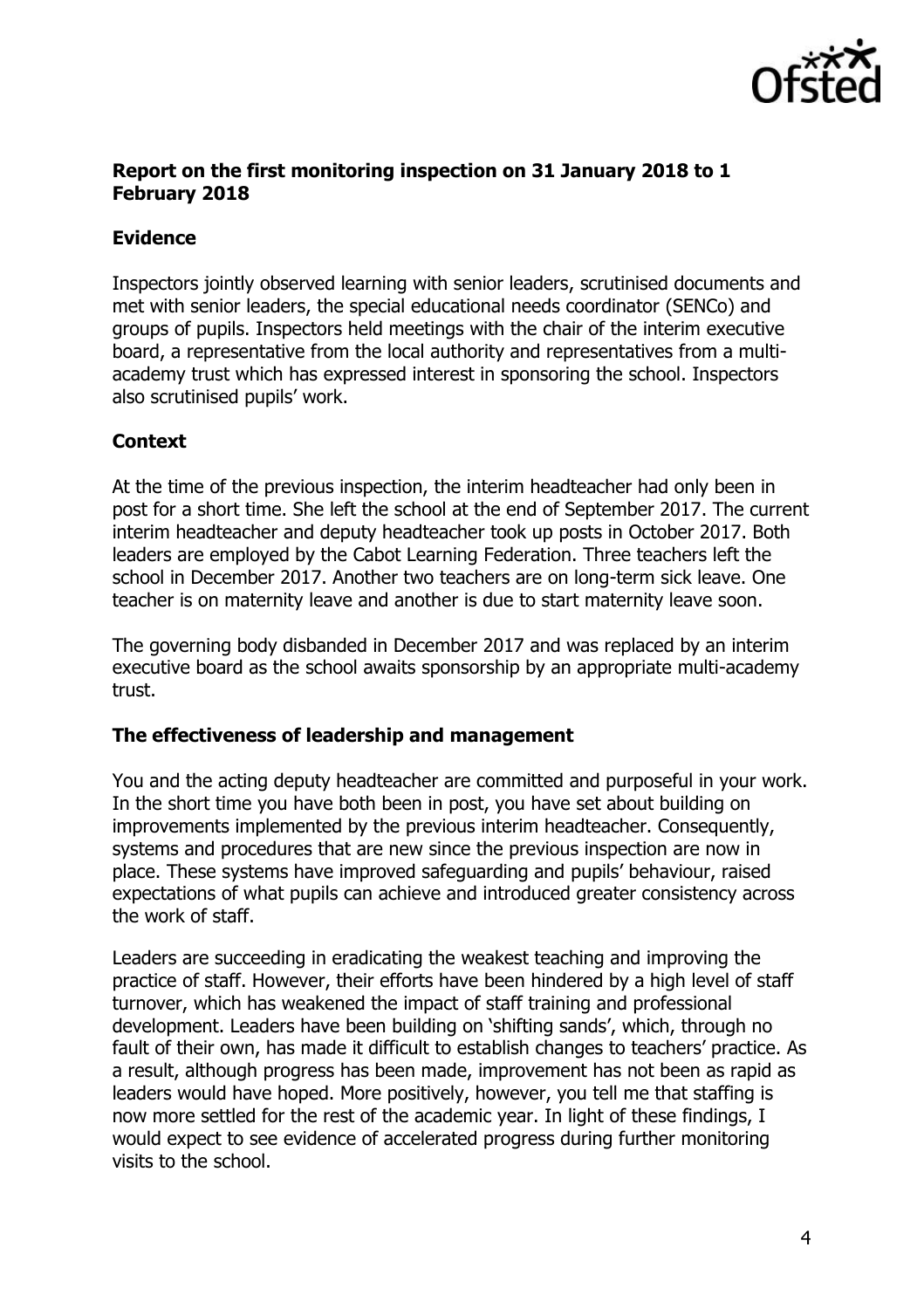

However, difficulties around recruitment and retention mean that no middle leaders are in place to lead mathematics and English. Specific leadership of these areas, informed by a high level of subject knowledge, is necessary to drive up pupils' achievement. Currently, senior leaders monitor these areas so that they are 'ticking over', but leaders readily acknowledge that their options have been limited because of the difficult staffing situation.

The local authority has overseen the formation of an interim executive board, in an effort to drive progress at greater pace. Its remit is to focus single-mindedly on teaching and learning and the achievement of pupils. To this end, the interim executive board consists of members who have the relevant skills and experience to achieve this aim. In the recent past, governors have been providing a greater degree of challenge to leaders, as evidenced by full governing board minutes. These minutes record the specific and detailed questions that governors ask about achievement, the quality of teaching and other aspects of the school's work. Before disbanding, the governing body had benefited from an external review of governance, which enabled it to sharpen its practice and provide greater accountability, as explained above.

Leaders are clear about what they want to achieve and have a detailed understanding of the school's key areas for improvement. You make no excuses for underperformance. Correspondingly, the school development plan records objectives, specific actions and monitoring measures. As a 'live' working document, you revisit it at intervals to consider its continuing impact. Helpfully, actions are marked red, amber or green to indicate progress. The development plan shows, as leaders acknowledge, that there is still a lot of work to do.

Safeguarding continues to be effective. Since the previous inspection, leaders have established an online system for the recording of referrals of concern. This enables designated staff to track carefully the complex, challenging cases that arise. These staff work positively with external agencies to ensure that pupils receive the support they require. They and the wider staff know pupils well and are vigilant for signs of upset or neglect. Checks to ensure that staff are suitable to work with children are comprehensive, well organised and up to date.

#### **Quality of teaching, learning and assessment**

The quality of teaching is improving, despite the rate of change being slower than desirable for the reasons outlined above. Leaders have taken action to eradicate inadequate teaching, stabilise staffing and provide staff with training and coaching that develop their expertise. Professional development for staff is now yielding greater returns, in part because staffing is now more stable. Greater consistency of practice is particularly evident in key stage 1.

Staff across the school are fully aware of the importance of planning activities that meet the needs of pupils of different abilities. Consequently, they provide different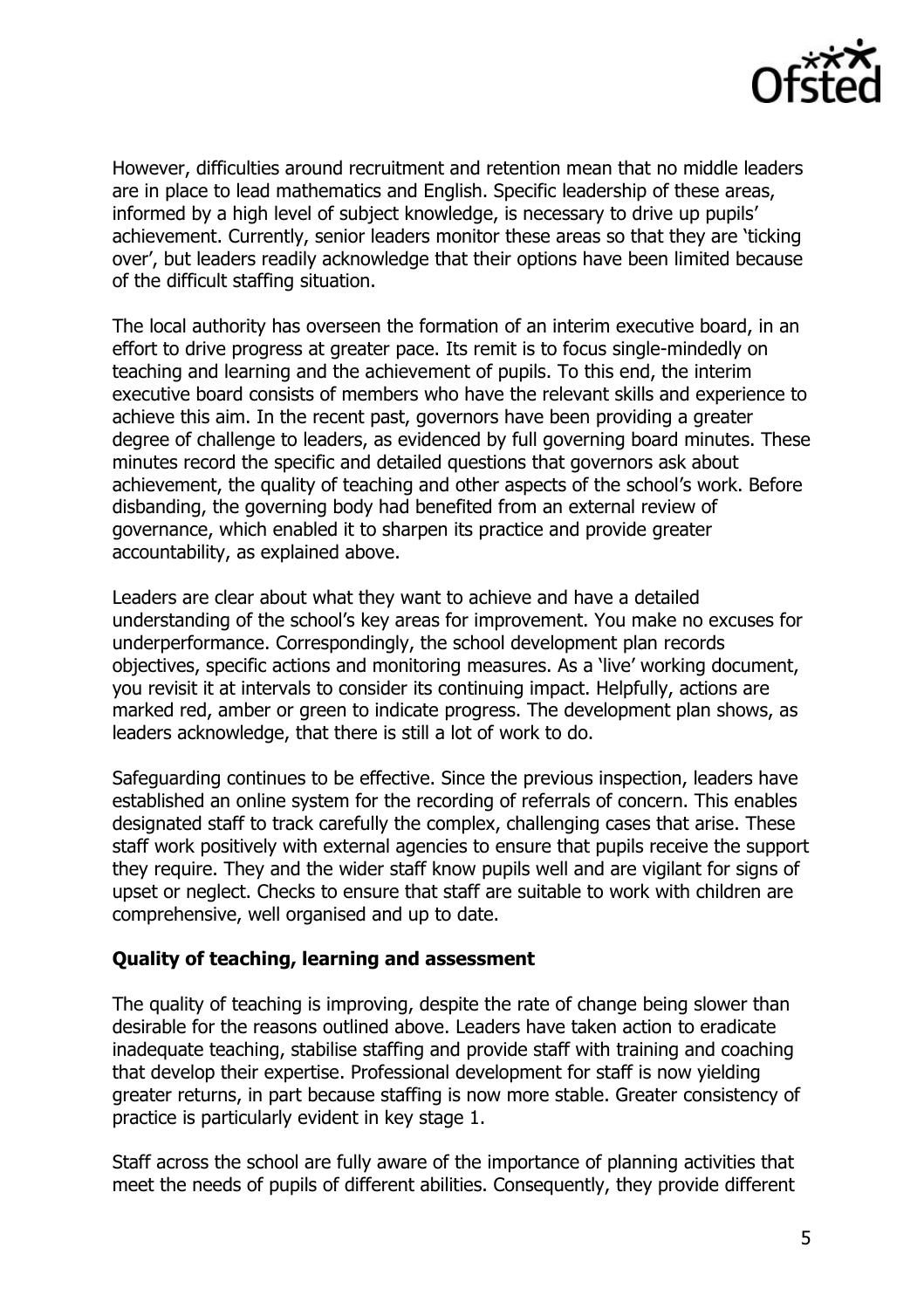

groups of pupils with different resources to assist them. For example, lower-ability pupils in Year 2 who were writing a story were provided with opening sentences for different paragraphs to help them structure their writing. Teachers direct teaching assistants well to ensure that they help the pupils who need their aid most. However, this work is not always successful. Sometimes, activities do not fully stretch the most able. The 'scaffolding' and guidance provided to the most able pupils sometimes stifles their creativity rather than inspiring them to reach beyond limits.

Teachers across the school are now more adept at providing feedback to pupils that enables them to improve their work. It is common practice for pupils to identify mistakes and re-draft their work with improvements. Pupils value the feedback from teachers that highlights strengths and clearly points out pupils' next steps. This practice is helping pupils to move ahead with their learning.

Learning environments have improved since the previous inspection. Classrooms are now more stimulating and vibrant, celebrating pupils' work and acting as another resource to help pupils. Pupils reported that 'learning walls', which display useful information about different subjects, help them to learn. Inspectors observed one pupil in Year 1 consulting a wall display for ideas about story characters.

Pupils across the school have positive attitudes to learning. They enjoy their learning because staff attempt, successfully in the main, to meet their needs and appeal to their interests. They benefit from strong relationships with staff, who encourage pupils to participate during lessons. Consequently, many pupils feel comfortable and confident in the classroom. However, this sometimes leads to them calling out to answer questions, which can be disruptive for other pupils. Pupils' attitudes to learning still require improvement because some pupils are too dependent on staff. They do not work well enough independently, and require too much prompting or cajoling from staff to press on with their work.

Leaders have introduced more robust systems for monitoring pupils' progress and improving the accuracy of teachers' assessment. However, systems are new and there is little evidence of impact so far. Nevertheless, you are intelligently using the information at your disposal gained from the termly tracking of pupils' progress. Through this, you identify pupils who are achieving below their potential in different subjects and year groups. You are using this information to plan support and help pupils to catch up. You present this detailed information to governors to ensure that they have a comprehensive understanding of the performance of different groups of pupils.

#### **Personal development, behaviour and welfare**

Leaders have undoubtedly succeeded in improving aspects of pupils' behaviour. The school community has galvanised itself around the 'Millpond Standards', which have respect, tolerance and cooperation at their heart, among other attributes and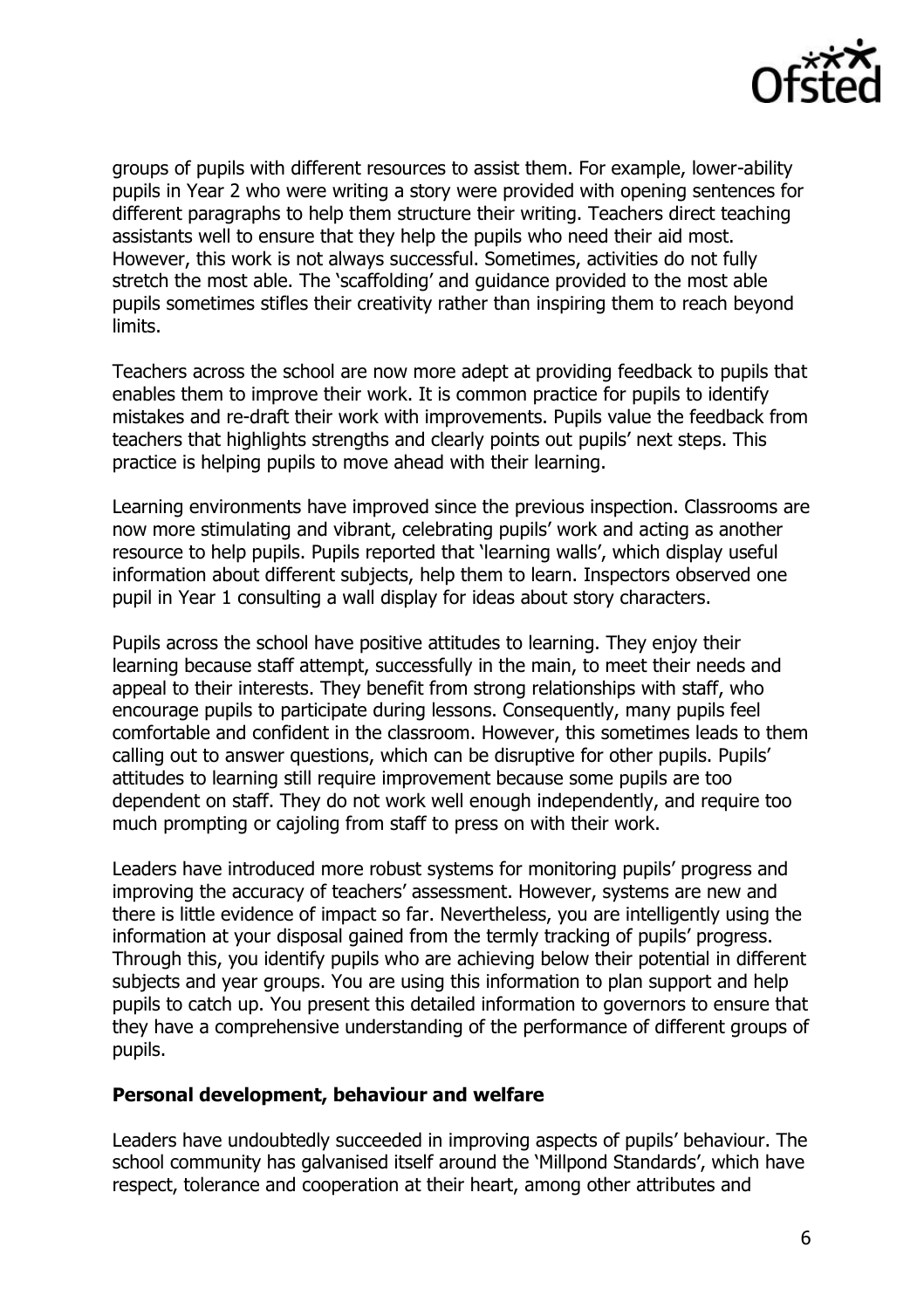

qualities. Pupils coexist with each other in a harmonious way. They are respectful and polite to each other, staff and visitors. Pupils frequently greeted inspectors with a smile and held doors open for us.

Staff look after pupils well, including the many who are disadvantaged. They work successfully to welcome and integrate pupils from different countries. The school's breakfast club is attended by over 100 pupils, nearly half of the pupil population. The parent support adviser, the SENCo and other staff go to great lengths to form positive relationships with parents and carers and the local community. Consequently, parents attend school for classes that improve their employability skills and enable them to support their children's learning, for example in mathematics. The most vulnerable pupils, with high-level social, emotional and behavioural needs, attend a nurture group. In these sessions, pupils learn to cooperate and take turns. They learn practical skills, such as cookery, and access the curriculum in ways that would not be possible in mainstream classes.

Behaviour is orderly, in the main. Pupils move through corridors sensibly. They respect each other's personal space when playing outside during breaktimes. On occasion, I witnessed some boisterous running, but this was rare. Pupils who spoke with me feel that behaviour is not a concern, although cited instances in class when low-level disruption distracts them from their learning. As one pupil put it, 'You can't always learn what you need to.'

Attendance is improving. During this academic year, pupils' overall attendance has been above average. Attendance by different groups of pupils is also improving because of the work of the parent support adviser and engagement with parents. The attendance of disadvantaged pupils has risen over time so that their current attendance is now better in most year groups than that of pupils who are not disadvantaged. However, rates of persistent absence for this group of pupils are still too high.

## **Outcomes for pupils**

Improvements to teaching and behaviour are beginning to improve pupils' outcomes, although outcomes are variable across year groups. The school's own progress monitoring information indicates that, broadly, the number of pupils predicted to achieve at the level expected of them is rising in most year groups. Leaders acknowledge, however, that pupils' achievement will still be below national averages by the end of this academic year.

The picture of generally rising achievement, as presented in progress information, is also evident in pupils' work. However, this is more apparent in key stage 1, specifically Year 2 books. In English, pupils are writing at length for different purposes and audiences. They are now learning more effectively to apply grammar and punctuation correctly. Teachers' expectations are higher, and this is evident in the high level of presentation they demand of pupils. Pupils set their work out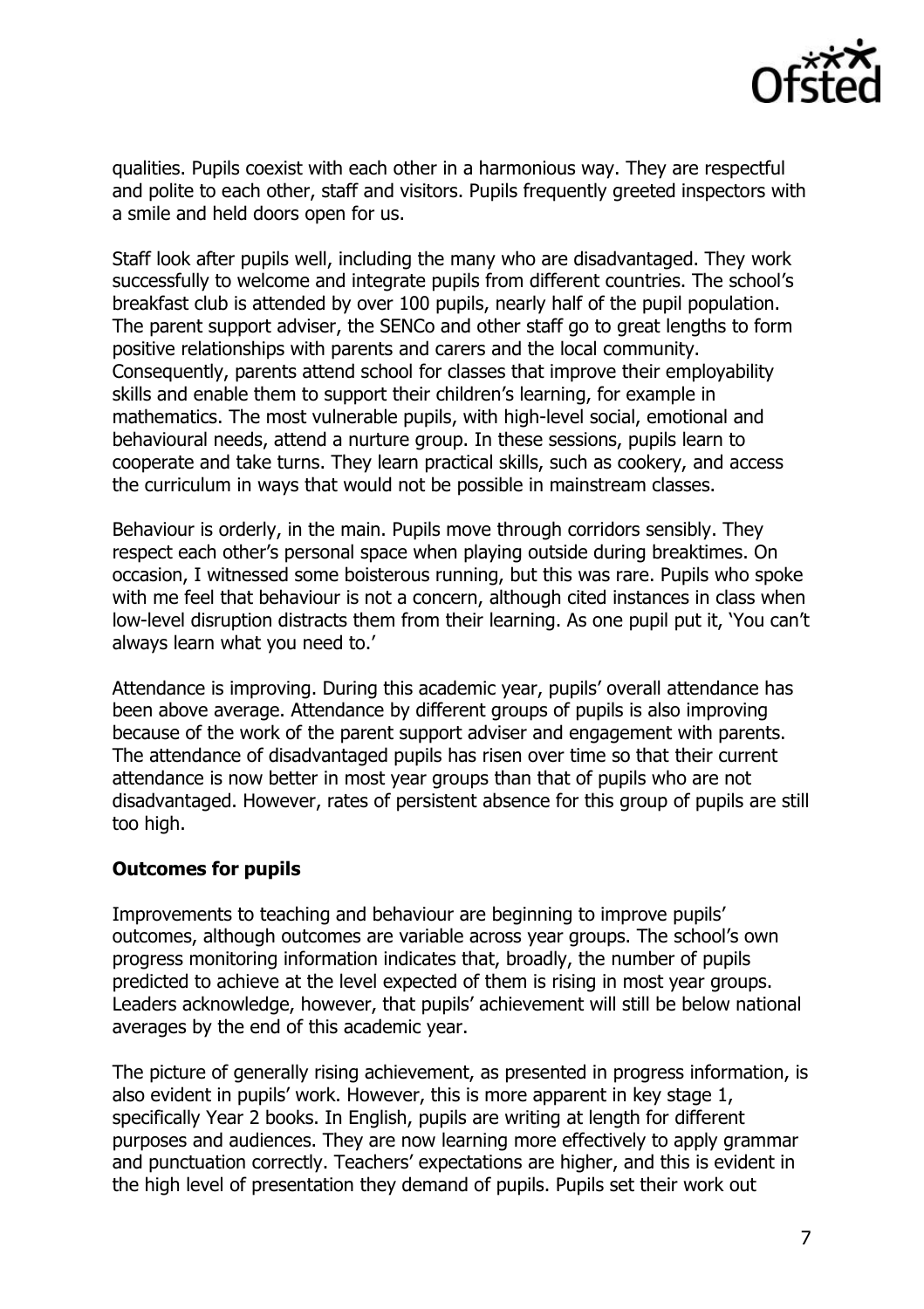

neatly and use cursive handwriting that becomes increasingly more disciplined over time. In mathematics, pupils are now learning to solve problems and explain their reasoning at an earlier age. Pupils in Year 6 have only just recently been given more work to develop reasoning skills after leaders recognised that this was lacking.

Despite concerted, and increasingly successful, efforts to improve pupils' English and mathematical skills, the wider curriculum is not developed well enough in both key stages 1 and 2. This is because the curriculum is not mapped out clearly enough to show what pupils are expected to know and do. As a result, leaders and teachers do not plan well enough for pupils' learning to develop coherently as they move up through the school. This is apparent in pupils' inquiry books, which show that pupils move erratically from topic to topic. There is no apparent sequencing, and topics appear to be randomly selected. For example, pupils in Year 6 completed one piece of work on Isambard Kingdom Brunel before studying electrical circuits in the next piece. Following this, pupils produced work on Black History Month. Teachers do not sufficiently reinforce pupils' understanding in one particular area before they move on to the next.

Leaders are now more aware of the needs of disadvantaged pupils and barriers to their learning. As a result of the review of pupil premium additional funding, leaders are now measuring the impact of their strategies to reduce the impact of disadvantage more robustly. Teachers are becoming more adept at planning for the needs of individual pupils and using teaching assistants to support individuals in a more focused way. Staff are tracking pupils' progress more effectively and reporting this progress to governors. Armed with better information, governors are now in a stronger position to advocate or challenge specific strategies. Nevertheless, leaders need to carry out further work to ensure that the most able disadvantaged pupils achieve their potential. Furthermore, the impact of this work on raising pupils' achievement is not yet fully evident, as some strategies have only been recently implemented.

Pupils who have special educational needs (SEN) and/or disabilities are well supported by the SENCo. She is passionate about her work and committed to raising the achievement of these pupils. The SENCo reports that clearer lines of accountability and better organisational structures are helping her to be more effective in her role. Consequently, the pupils for whom she is responsible receive more timely intervention and support to boost their progress. Pupils' current progress and achievement suggest, however, that further work is required to ensure that the quality of academic support matches the quality of pastoral support.

## **External support**

Since the previous inspection, leaders have received, and continue to receive, strong support from the local authority and the Cabot Learning Federation, that has expressed interest in sponsoring the school. This support has helped to shore up senior leadership, although these arrangements are not permanent. Support is also